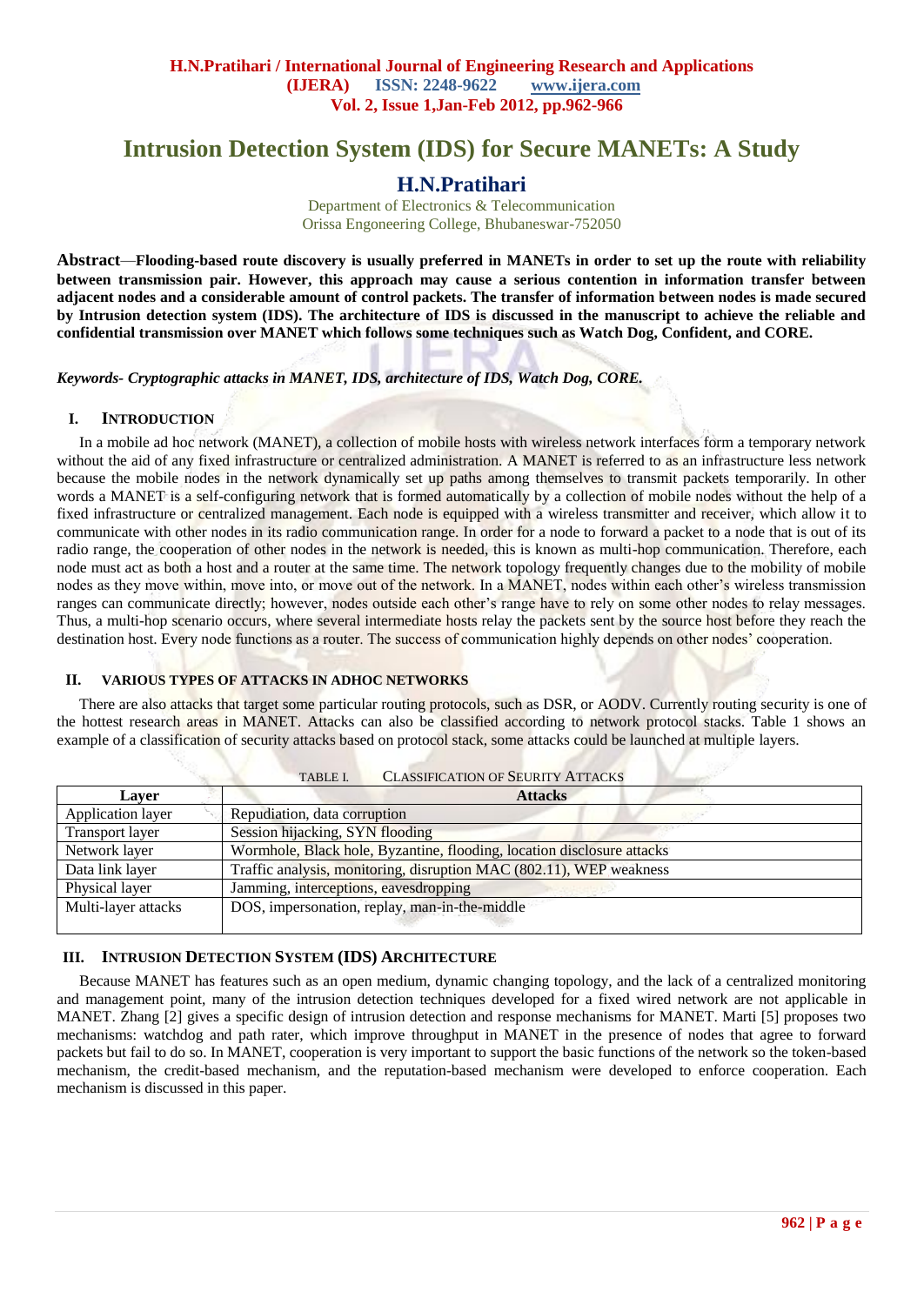The MANETs can be configured to either of two network infrastructures (i) flat or (ii) multi-layer, depending on the applications. Therefore, the optimal IDS architecture for a MANET may depend on the network infrastructure itself [10]. In a flat network infrastructure, all nodes are considered equal, thus it may be suitable for applications such as virtual classrooms or conferences. On the contrary, some nodes are considered different in the multi-layered network infrastructure. Nodes may be partitioned into clusters with one cluster head for each cluster. To communicate within the cluster, nodes can communicate directly. However, communication across the clusters must be done through the cluster head, yet a cluster head actually may not participate in routing. This infrastructure might be well suited for military applications. In combat, military units cannot depend on fixed communication structures, since these are prone to being destructed by the enemy"s army.

*Distributed and Cooperative Intrusion Detection Systems:* Since the nature of MANETs is distributed and requires cooperation of other nodes, Zhang and Lee [2] have proposed that the intrusion detection and response system in MANETs should also be both distributed and cooperative as shown in Figure 3.1. Every node participates in intrusion detection and response by having an IDS agent running on them. An IDS agent is responsible for detecting and collecting local events and data to identify possible intrusions, as well as initiating a response independently.



*Hierarchical Intrusion Detection System:* Hierarchical IDS architectures extend the distributed and cooperative IDS architectures to multi-layered network infrastructures where the network is divided into clusters. Cluster heads of each cluster usually have more functionality than other members in the clusters, for example routing packets across clusters. Thus, these cluster heads, in some sense, act as control points, which are similar to switches, routers, or gateways in wired networks. Each IDS agent is run on every member node and is responsible locally for its node, i.e., monitoring and deciding on locally detected intrusions.

*Sample Intrusion Detection Systems For Manets:* Since the IDS for traditional wired systems are not well suited to MANETs, many researchers have proposed several IDS especially for MANETs, which some of them will be reviewed in this sect

#### *Distributed and Cooperative IDS:*

Zhang and Lee also proposed the model for distributed and cooperative IDS as shown in Figure . The model for an IDS agent is structured into six modules. The local data collection module collects real-time audit data, which includes system and user activities within its radio range. The local detection engine module for evidence of anomalies will analyze this collected data. If an anomaly is detected with strong evidence, the IDS agent can determine independently that the system is under attack and initiate a response through the local response module (i.e., alerting the local user) or the global response module (i.e., deciding on an action), depending on the type of intrusion, the type of network protocols and applications, and the certainty of the evidence. If an anomaly is detected with weak or inconclusive evidence, the IDS agent can request the cooperation of neighboring IDS agents through a cooperative detection engine module, which communicates to other agents through a secure communication module.



Figure 2. A Model for an IDS Agent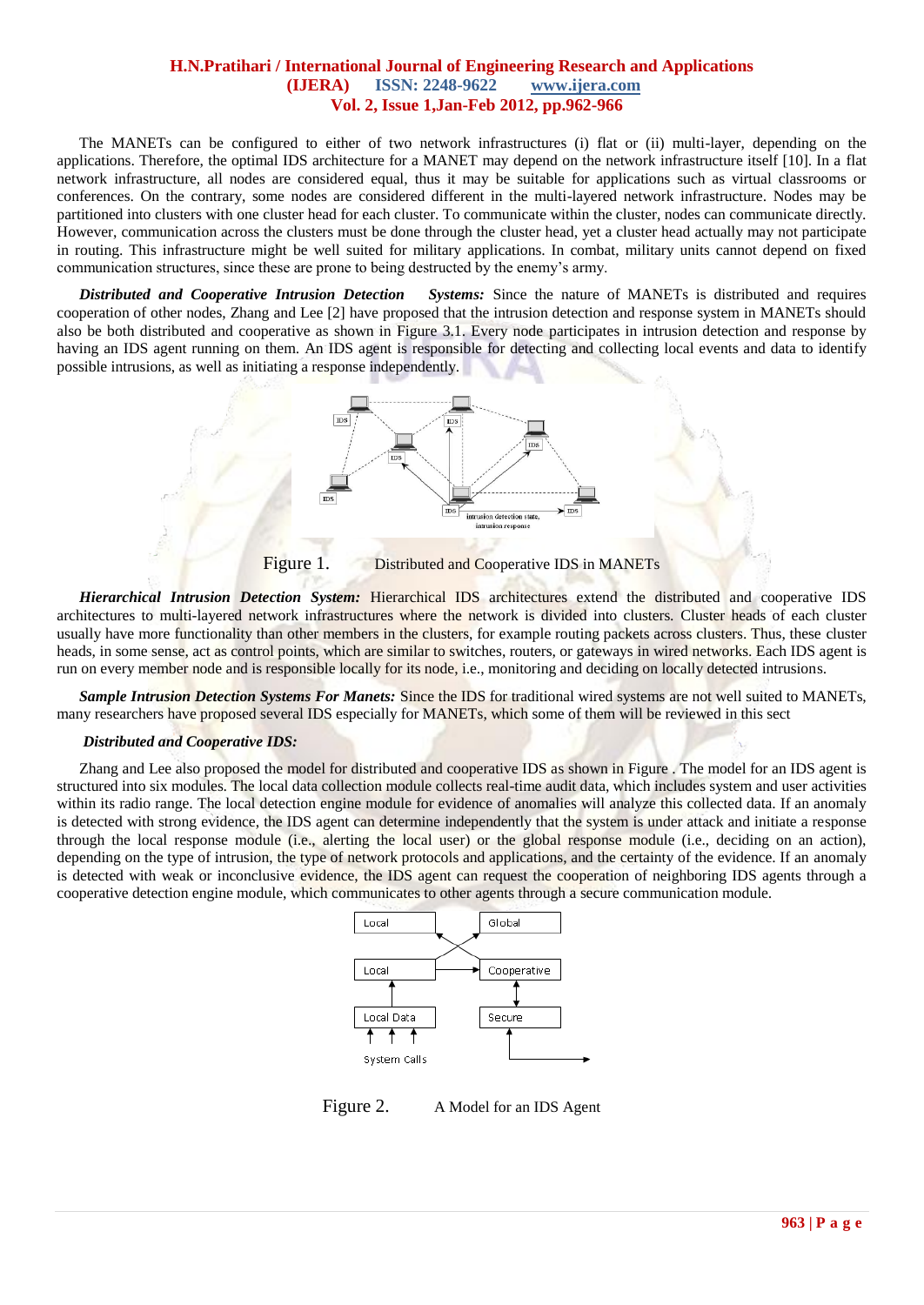## **IV. DISTRIBUTED INTRUSION DETECTION SYSTEM USING MULTIPLE SENSORS**

Kachirski and Guha [5] proposed a multi-sensor intrusion detection system based on mobile agent technology. The system can be divided into three main modules, each of which represents a mobile agent with certain functionality: monitoring, decisionmaking or initiating a response. By separating functional tasks into categories and assigning each task to a different agent, the workload is distributed which is suitable for the characteristics of MANETs. In addition, the hierarchical structure of agents is also developed in this intrusion detection system as shown in Figure4.

Monitoring agent: Two functions are carried out at this class of agent: network monitoring and host monitoring. A host-based monitor agent hosting system-level sensors and user-activity sensors is run on every node to monitor within the node, while a monitor agent with a network monitoring sensor is run only on some selected nodes to monitor at packet-level to capture packets going through the network within its radio ranges.



Intrusion Detection Techniques for Node Cooperation In Manets: Since there is no infrastructure in mobile ad hoc networks, each node must rely on other nodes for cooperation in routing and forwarding packets to the destination. Intermediate nodes might agree to forward the packets but actually drop or modify them because they are misbehaving. The simulations in [6] show that only a few misbehaving nodes can degrade the performance of the entire system. There are several proposed techniques and protocols to detect such misbehavior in order to avoid those nodes, and some schemes also propose punishment as well [7, 8].

## **V. WATCHDOG AND PATHRATER**

Marti, Giuli, and Baker [6] proposed two techniques, Watchdog and Path rater, to be added on top of the standard routing protocol in adhoc networks. Dynamic Source Routing protocol (DSR) is chosen for the discussion to explain the concepts of Watchdog and Path rater. The watchdog method detects misbehaving nodes. The watchdog identifies the misbehaving nodes by eavesdropping on the transmission of the next hop. A path rater then helps to find the routes that do not contain those misbehaving nodes. In DSR, the routing information is defined at the source node. This routing information is passed together with the message through intermediate nodes until it reaches the destination. Therefore, each intermediate node in the path should know who the next hop node is. Figure: shows how the watchdog works.



Figure 4. Figure: How watchdog works: Although node B intends to transmit a packet to node 'C', node 'A' could overhear this transmission.

Assume that node "S" wants to send a packet to node "D", and there exists a path from "S" to "D" through nodes "A", "B", and "C". Consider now that "A" has already received a packet from "S" destined to "D". The packet contains a message and routing information. When 'A' forwards this packet to 'B', 'A' also keeps a copy of the packet in its buffer. Then, 'A' listens to the transmission of "B" to make sure that "B" forwards to "C". If the packet overheard from "B" (represented by a dashed line) matches that stored in the buffer, it means that "B" really forwards to the next hop (represented as a solid line). It then removes the packet from the buffer. However, if there's no matched packet after a certain time, the watchdog increments the failures counter for node "B". If this counter exceeds the threshold, "A" concludes that "B" is misbehaving and reports to the source node "S". The watchdog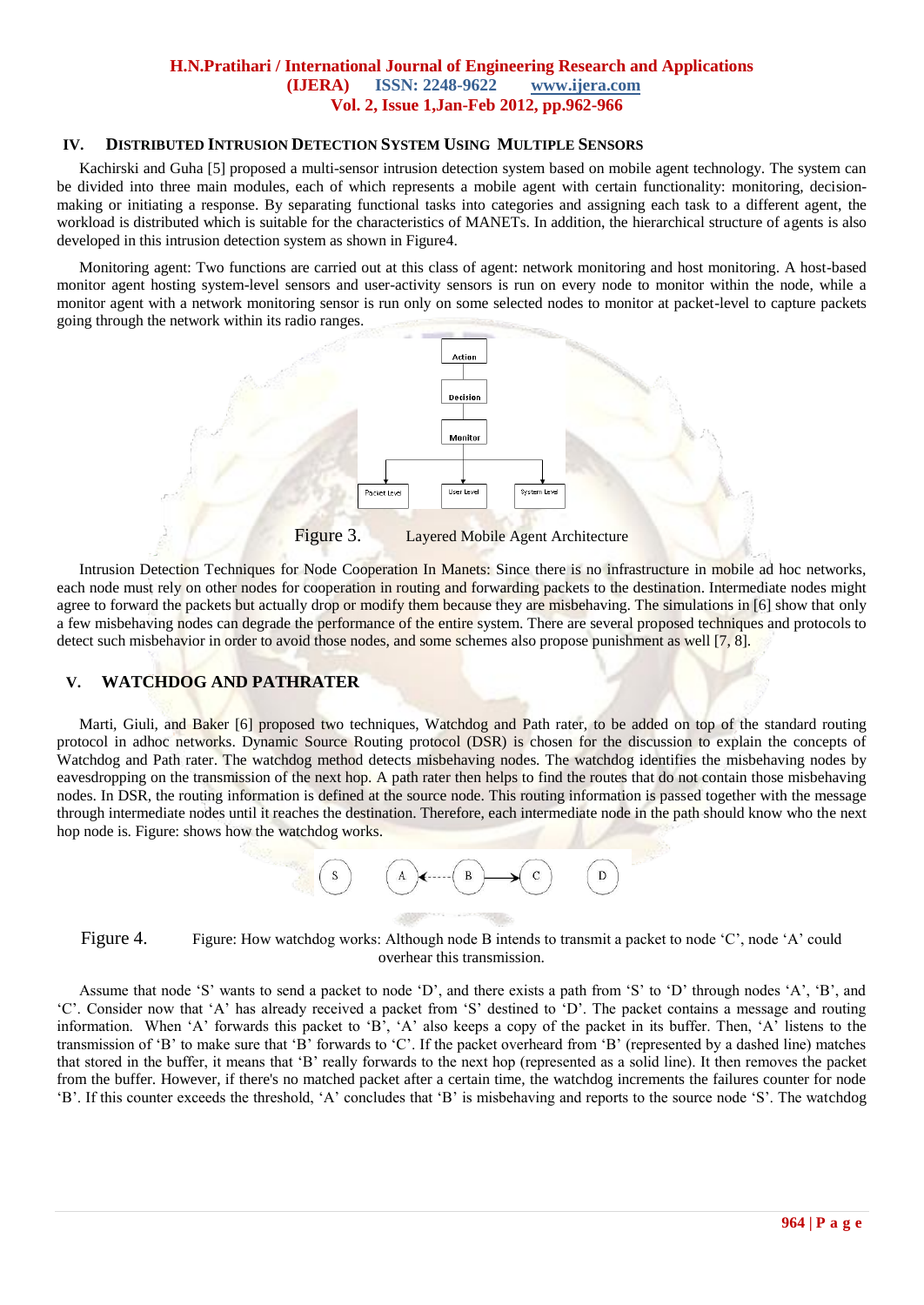is implemented by maintaining a buffer of recently sent packets and comparing each overheard packet with the packet in the buffer to see if there is a match. If so, the packet in the buffer is removed and forgotten by the watchdog, since it has been forwarded on. If a packet has remained in the buffer for longer than a certain timeout, the watchdog increments a failure tally for the node responsible for forwarding on the packet. If the tally exceeds a certain threshold bandwidth, it determines that the node is misbehaving and sends a message to the source notifying it of the misbehaving node. The watchdog technique has advantages and weaknesses. DSR with the watchdog has the advantage that it can detect misbehavior at the forwarding level and not just the link level. Watchdog's weaknesses are that it might not detect a misbehaving node in the presence of

- Ambiguous collisions,
- Receiver collisions,
- Limited transmission power,
- False misbehavior,
- Collusion, and
- Partial dropping.

The ambiguous collision problem prevents 'A' from overhearing transmissions from 'B'. A packet collision can occur at 'A' while it is listening for 'B' to forward on a packet. 'A' does not know if the collision was caused by 'B' forwarding on a packet as it should or if 'B' never forwarded the packet and the collision was caused by other nodes in A's neighborhood. Because of this uncertainty, 'A' should not immediately accuse 'B' of misbehaving, but should instead continue to watch 'B' over a period of time. If "A" repeatedly fails to detect "B" forwarding on packets, then "A" can assume that "B" is misbehaving.

 $(S)$   $^{2}$   $\star$   $(A)$   $^{1}$   $(B)$   $^{1}$   $\star$   $(C)$ (D

Figure 5. Ambiguous collision, Node 'A' does not hear 'B' forward packet 1 to 'C' because B's transmission collides at 'A' with packet 2 from the source 'S'.

$$
\textcircled{s} \qquad \textcircled{A} \longrightarrow \textcircled{B} \longrightarrow \textcircled{B} \longrightarrow \textcircled{B} \longrightarrow \textcircled{B}
$$

Figure 6. Receiver collision, Node 'A' believes that 'B' has forwarded packet 1 on to 'C', though 'C' never received the packet due to a collision with packet 2.

In the receiver collision problem, node 'A' can only tell whether 'B' sends the packet to 'C', but it cannot tell if 'C' receives it. If a collision occurs at 'C' when 'B' first forwards the packet, 'A' only sees 'B' forwarding the packet and assumes that 'C' successfully receives it. Thus, 'B' could skip retransmitting the packet. 'B' could also purposefully cause the transmitted packet to collide at 'C' by waiting until 'C' is transmitting and then forwarding on the packet. In the first case, a node could be selfish and not want to waste power with retransmissions. In the latter case, the only reason "B" would have for taking the actions that it does is because it is malicious. "B" wastes battery power and CPU time, so it is not selfish. An overloaded node would not engage in this behavior either, since it wastes badly needed CPU time and bandwidth. Thus, this second case should be a rare occurrence.

CORE (Collaborative Reputation): As nodes sometimes do not intentionally misbehave, i.e., battery condition is low, these nodes should not be considered as misbehaving nodes and excluded from the network. To do this, the reputation should be rated based on past reputation, which is zero (neutral) at the beginning. In addition, participation in the network can be categorized into several functions such as routing discovery (in DSR) or forwarding packets. Each of these activities has different level of effects to the network; for example, forwarding packets has more effect on the performance of the system than that of routing discovery. Therefore, significance weight of functions should be used in the calculation of the reputation.

The Watchdog mechanism: Every time a network entity (si,m, monitoring entity) needs to monitor the correct execution of a function implemented in a neighboring entity (sj,o, observed entity), it triggers a WD specific to that function (f). The WD stores the expected result er(f) in a temporary buffer in si,m and verifies if the observed result or(f) and er(f) match. If the monitored function is executed properly then the WD removes from the buffer the entry corresponding to the sj,o, er(f) couple and enters in an idle status, waiting for the next function to observe. On the other hand, if the function is not correctly executed or if the couple sj,o, er(f) remains in the buffer for more than a certain time out, a negative value to the observation rating factor ok is reported to the entry corresponding to sj,o in the RT and a new reputation value for that entity is calculated. It should be noticed that the term